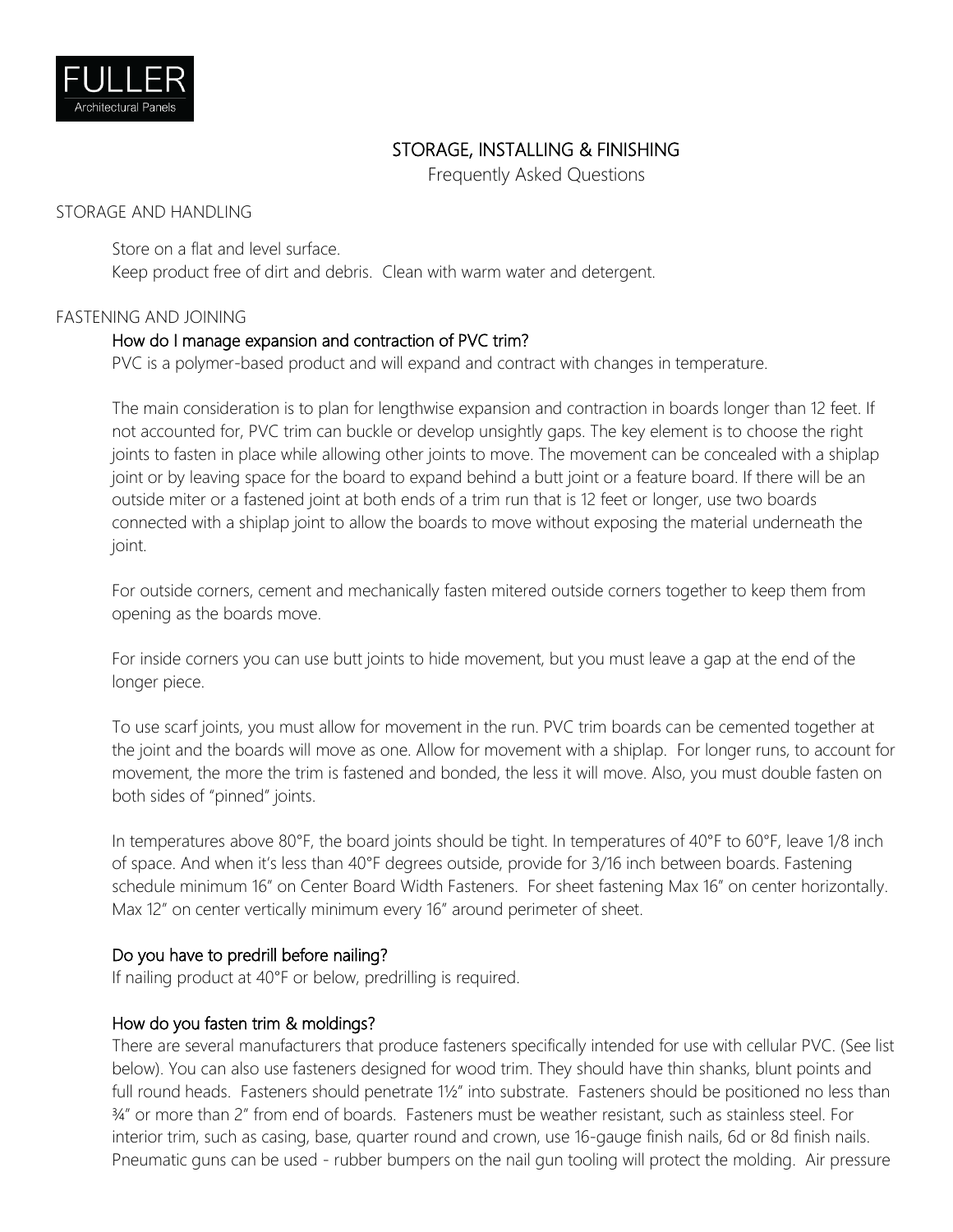should be adjusted based upon gun, temperature, substrate (80-100 psi is typical). Always use the least pressure necessary to drive the nail into the product.). Trim should be fastened to a flat solid surface. In cold weather below 40°F, predrilling may be necessary. Do not use brads or wire nails. Staples can only be used to fasten beaded planking.

#### Recommended Screws:

- Fasten Master Cortex<sup>®</sup> Hidden Fastening System (screw and PVC plug system) 5/8" to 5/4"
- Starborn Pro Plug® System (screw and PVC plug system) 5/8" to 5/4"
- Simpson Strong-Tie® Trim-Head Stainless Steel Screw
- GRK Fasteners FIN/Trim Finishing Trim Head Screws (ClimatekCoated® or Phoenix Stainless Steel)
- Kreg Blue-Kote™ Pocket-Hole Screws (for assembling trim with pocket-holes)
- #8-gauge TrimTop 305 SS with sharp type 17 piercing point by Fasten Master
- 305 SS Headcote #7 or #8 trim screws with auger points

For Concrete/Masonry/Brick: – Apply masonry adhesive sealant (always follow manufacturer's instructions) to the surface of concrete first. Lay the trim board/sheet and secure with Tapcon masonry fasteners.

## What should I use to fill screw or nail holes and/or cracks?

- Extreme Adhesives Fill & Flex®
- Dap® Platinum Patch®
- OSI QUADMAX
- Sashco Big Stretch High Performance Elastic sealant
- Sherwin Williams Shrink Free Spackling®
- Crackshot High-Performance Spackling Paste

### CUTTING AND INSTALLING

High speed bandsaws and circular saws with a cutting speed of up to 3000m/min are recommended. Depending on the thickness of the sheets, saw blades with a tooth pitch of between 5 and 10mm are used. Carbide tip blades are recommended. To obtain clean edges to cuts and to avoid cracking, always clamp the material to keep from vibrating. Install using conventional woodworking techniques. Glue all joints to prevent separation.

### CLEANING

Clean the surface with warm, soapy water. Rinse thoroughly.

### ADHESIVES

You can use an acrylic, urethane, or polyurethane caulk. Mechanical fasteners are always required. User needs to follow manufacturer's instructions. Adhesives are not covered by our warranty. Listed below are manufacturers that have formulated adhesives to work with:

PVC to PVC

- Weldon 717 Clear (our top choice)
- DAP® DynaGrip
- DAP<sup>®</sup> Rapid Fuse
- Titebond Ultimate PVC Trim Adhesive & Sealant
- Titebond PVC Trim Joint Adhesive
- Extreme Adhesives PVC Trim Welder®
- ZeVo 1 Part Cellular PVC Adhesive® for use with Royal Building Products
- FastCap 2P-10 Adhesive & Activator
- OSI PVC Trim Bond®